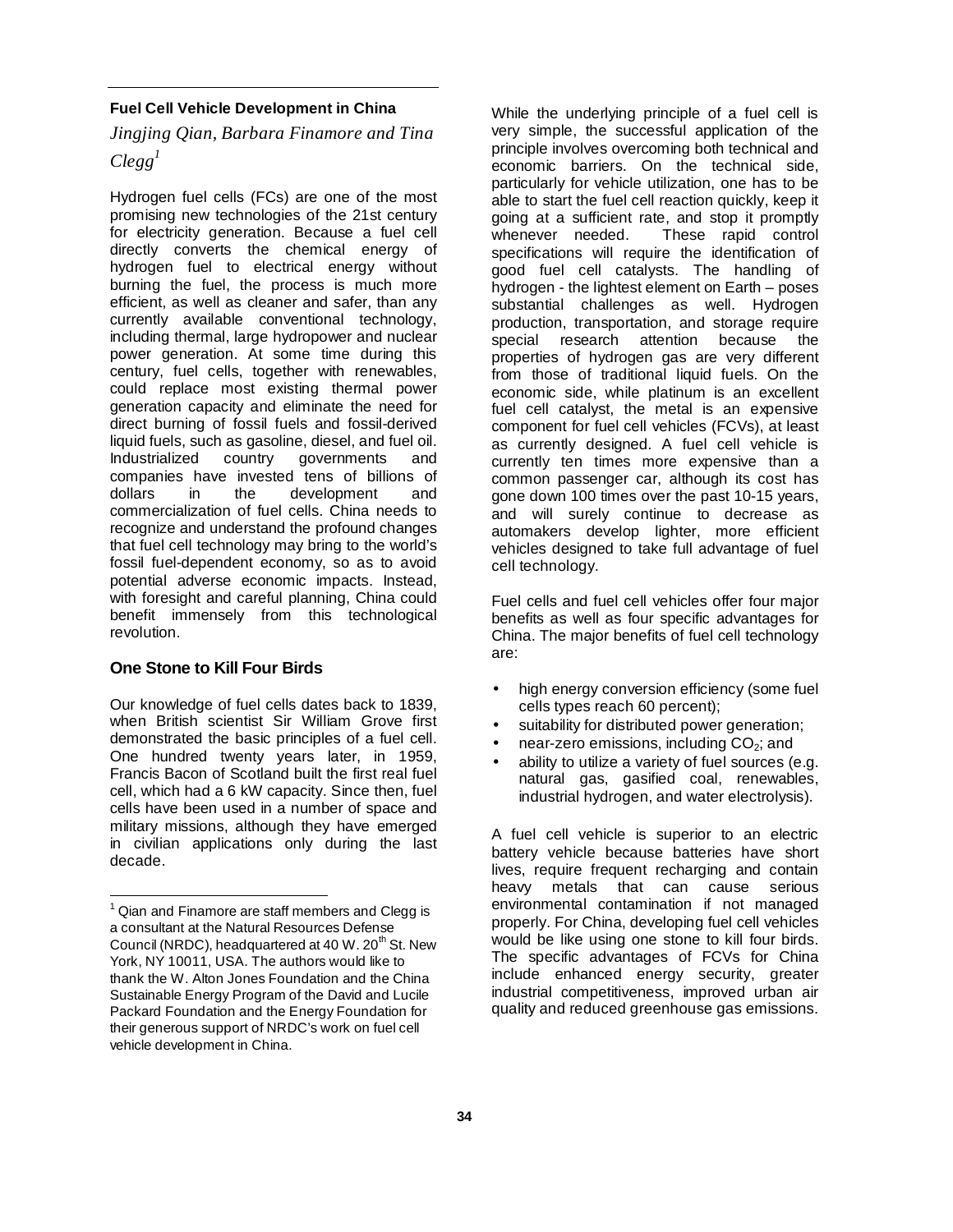**Enhanced Energy Security:** First, the wide application of FCVs would reduce China's growing dependence on imported oil, thus increasing its energy security. China's oil reserves are limited: on a per capita basis, the country's proven reserves in 2001 amounted to 2.6 tons per person, only 11 percent of the world's average per capita level. China was a net crude oil exporter until 1993, but since then oil imports have increased sharply, reaching over 75 million tons in 2000. This accounted for almost 34 percent of the country's total oil consumption in that year, exceeding the 30 percent limit on imports that China believes necessary to protect its energy security.

In 2000, vehicles in China consumed 21 percent of the national total crude oil consumption. This represents an increase of 7.2 percent over the previous year, much higher than the annual national average energy consumption growth of 4-5 percent. The increase in vehicle oil consumption was even higher in major cities. Beijing's gasoline consumption, for example, increased by more than 12 percent from 1998 to 1999.

Several domestic and outside projections indicate that China's oil demand from vehicles will grow 57 percent from 2000 levels by 2010, and 100 percent by 2020. In this case, China would need to import 160 - 210 million tons of oil by 2010, some 45-55 percent of its total annual oil demand, while by 2020, imports may reach 240 – 360 million tons, accounting for 60-70 percent of the total demand. In such a situation, any fluctuation of the international oil market could seriously disrupt China's economy.

The government is currently trying to develop liquefied coal as a substitute for oil, but this alternative would produce even more air pollution than crude oil products. Hydrogen fuel cells offer a much better approach to reducing China's reliance on oil. If only ten percent of China's vehicles were FCVs, its annual crude oil consumption would be reduced by 15 million tons.

**Greater Industrial Competitiveness:** Second, FCV technology offers China's automobile industry a unique opportunity to improve its competitiveness in the increasingly global automobile market. The number of civilian vehicles in China is estimated to increase by an average of 10 percent per year, from 18 million in 2001 to 40 million in 2010 and 75 million in 2020. China's entry into the World Trade Organization will open the door for foreign companies to compete with China's national auto industry for this domestic market. The world's major automakers have spent decades working to improve the design and manufacture of traditional internal combustion engines, and Chinese companies lag far behind them in these traditional technologies. With FCVs, however, the technology gap between China and industrialized countries is narrower, because FCV technology is not yet mature and the FCV market is only beginning to emerge. Given China's impressive record in fuel cell research over the past three decades, it still possible for China's auto industry to develop, through dedicated effort, into a world-class center for the design and manufacture of clean, advanced vehicles.

**Improved Urban Air Quality:** Third, widespread use of FCVs would greatly improve China's poor urban air quality. The number of vehicles in China has been increasing exponentially in recent years (Fig.1). Vehicle exhaust has become the main source of pollution in China's megacities, including Beijing, Shanghai, and Guangzhou. CO and NOx emissions from the transportation sector now together account for over 60 percent of total urban air pollution. Switching only 25 percent of Beijing's 12,700 diesel buses to fuel cell buses would eliminate 485 tons of carbon monoxide, 1,800 tons of NOx, and 1,600 tons of SO<sub>2</sub> each year.<sup>2</sup>

**Reduced Greenhouse Gas Emissions:** Finally, fuel cell vehicles offer China an effective means of fulfilling its obligations under the Framework Convention on Climate Change.<sup>3</sup> China is a party to the Convention and has also ratified the Kyoto Protocol. While as a developing country China is not required to accept a  $CO<sub>2</sub>$  reduction target and timetable under the current terms of the Kyoto Protocol, its sheer size –

<sup>&</sup>lt;u>.</u><br><sup>2</sup> Communication with China Energy Research Institute (2002)

 $3$  The Convention stipulates "All parties ...... shall formulate, implement, publish and regularly update national and, where appropriate, regional programmes containing measures to mitigate climate change by addressing anthropogenic emissions by sources and removal by sinks of all greenhouse gases…"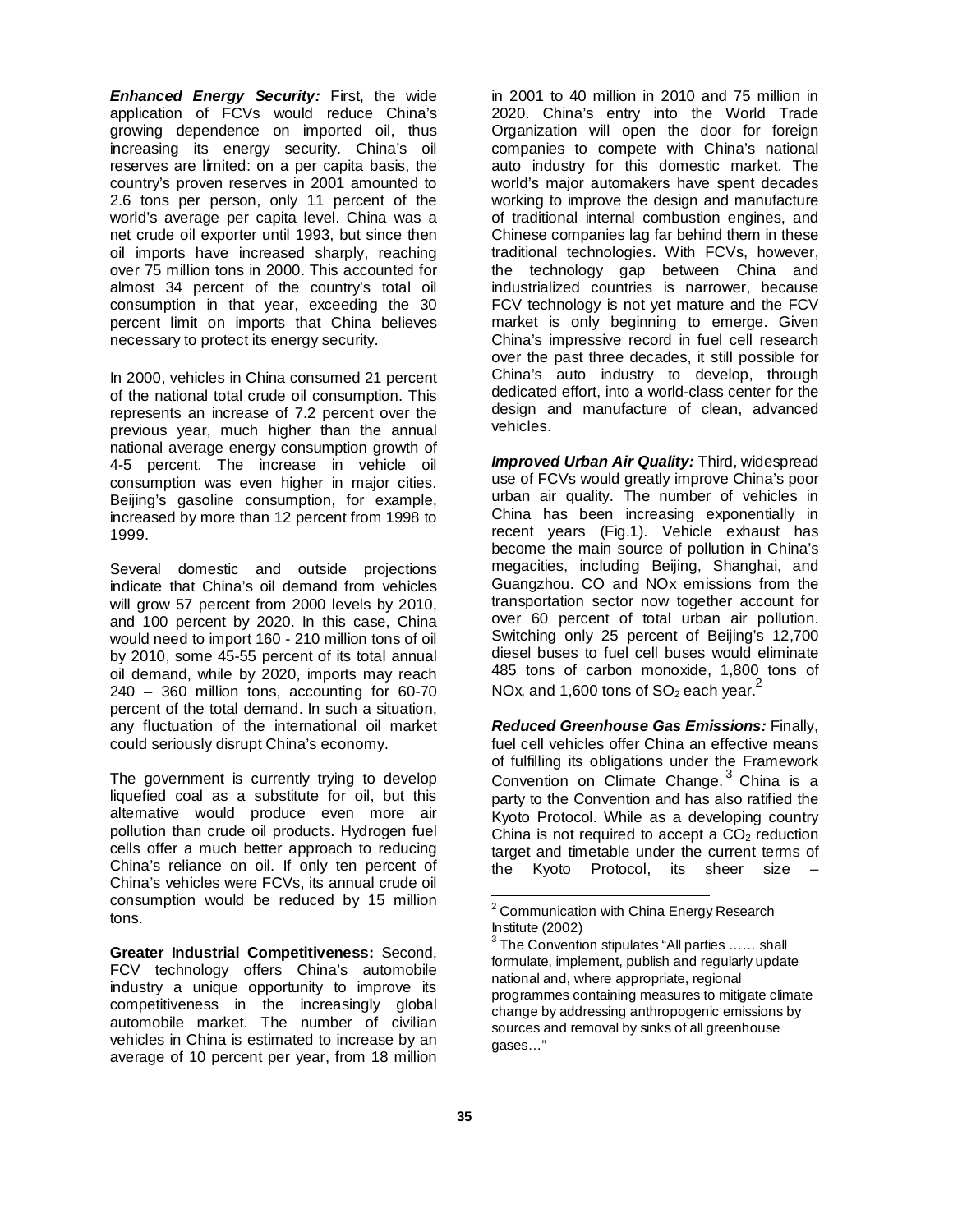



economically, geographically and demographically – ensures a global impact from almost everything China does. The International Energy Agency estimated in 2002 that by 2020, China's  $CO<sub>2</sub>$  emissions would increase by 77 percent over the 2000 level.<sup>4</sup> Interestingly, while the IEA estimated that the share of  $CO<sub>2</sub>$ emissions from power plants and industrial facilities would remain the same at 75 percent, it predicted that contributions from the transportation sector would increase from 8 percent in 2000 to 12 percent by 2020. Promoting FCVs and other fuel cell applications in China would cut emissions and at the same time allow the country to benefit economically from this technology.

### **Started early but fell behind**

l

China began its fuel cell research 45 years ago. The Dalian Institute of Chemical Physics under the Chinese Academy of Science (CAS) embarked on fuel cell research in 1957, and by the end of the 1960s had successfully

developed two types of asbestos membrane alkaline fuel cells for space applications.<sup>5</sup>

In 1990, the Changchun Institute of Applied Chemistry at CAS began to study proton exchange membrane fuel cells (PEMFC). This research emphasized catalyst and electrode preparation, but also included methanol reforming. The result of this study was a 100 W PEMFC prototype.<sup>6</sup> Over the years, the Dalian Institute of Chemical Physics developed a series of 1 - 5 kW PEMFC prototypes.<sup>7</sup> More recently, the institute built a 30 kW FC stack, which was integrated into a hydrogen-fueled bus for research and demonstration purposes in January 2001.<sup>8</sup> Throughout the 1990s, over a dozen Chinese institutions and universities were

l

<sup>4</sup> International Energy Agency, "2002 World Energy Outlook – China Energy Outlook" (2002)

<sup>&</sup>lt;sup>5</sup> The State Science and Technology Commission of China, "Project Report to the United Nations Development Programme: Study of Fuel Cell Buses Commercialization Potential in China", Project no. CPR/96/313 (1998)

<sup>6</sup> Ibid.

<sup>&</sup>lt;sup>7</sup> Global Environment Facility (GEF)'s project document "Demonstration for Fuel Cell Bus Commercialization in China" (July 2000) <sup>8</sup> Mao, Z. Q., "China's Fuel Cell Vehicle Development Status and Problems", presentation at the Beijing Fuel Cell Commercialization Seminar, organized by the Energy Research Institute and the Natural Resources Defense Council (Oct. 2002)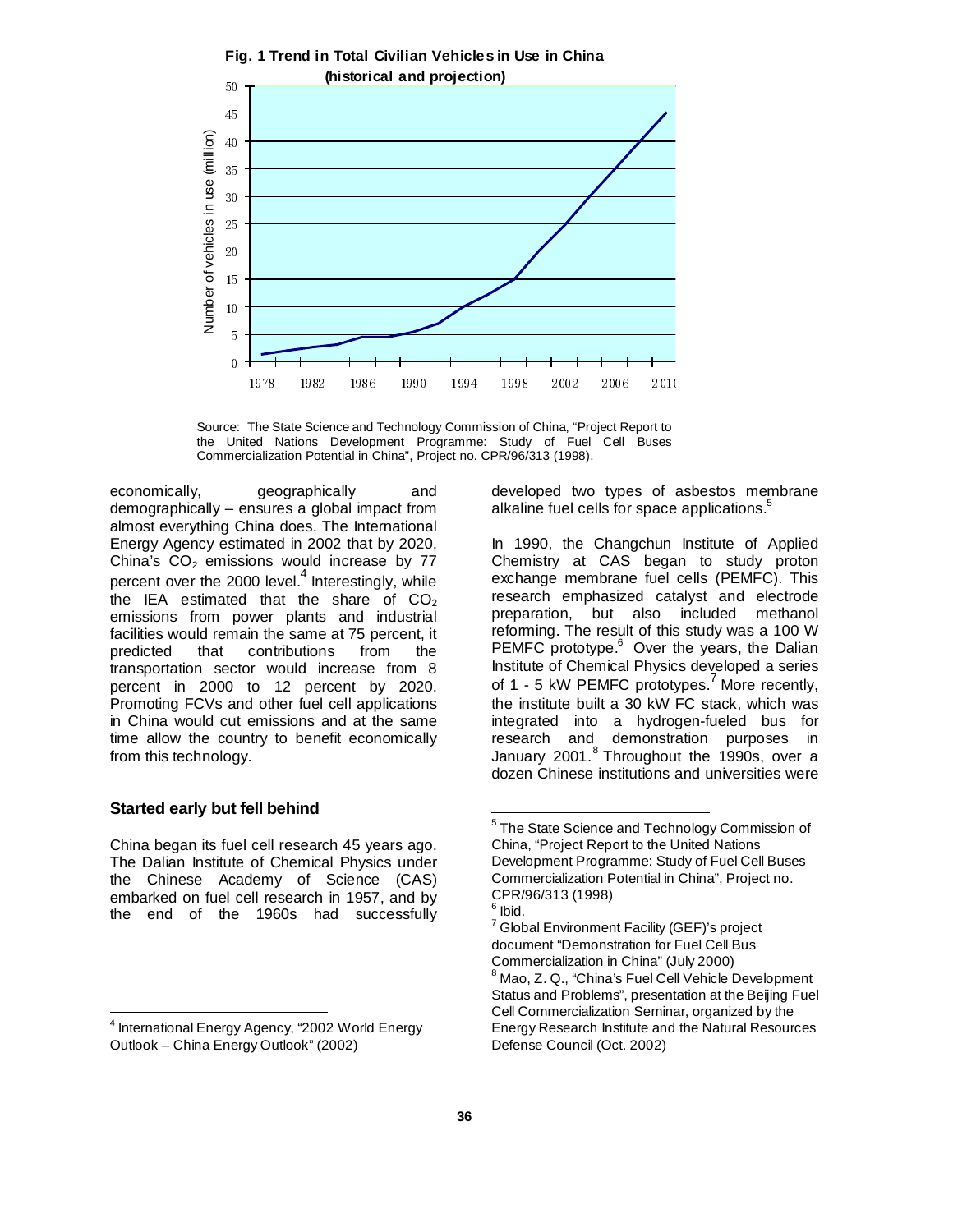involved in research and development on a variety of fuel cell types.

China's spending on fuel cell research, however, has been small and irregular, not comparable to the level of investments exemplified by the United States and other industrialized countries. Moreover, the funding was spread thinly over too many institutions and too many topics, resulting in an overall weak national effort in fuel cell development. While China possesses a strong pool of research scientists, it is traditionally weak in putting these technologies into use, and weaker still at commercializing research results. In fact, there exist no truly effective mechanisms in China to push scientific and technological research achievements onto the market. Fuel cell research has faced the same problems. Some institutions, such as the Dalian Institute of Chemical Physics, were once at the forefront of world fuel cell research, but their research achievements have stayed in the laboratories without being further developed for commercial purposes. As a result, compared to state-of-the-art PEMFC stacks, Chinese stacks now fall short in three aspects: small per-unit capacity, low power density, and a lack of sufficient life testing.

In terms of fuel cell vehicle development, as opposed to research and development on fuel cells alone, China only began its R&D efforts about five years ago. By October 2002, a total of seven Chinese FCVs had been demonstrated. The first, a golf cart, was demonstrated by Tsinghua University in December 1999.<sup>9</sup> It has a 5 kW FC built by a private Chinese company called Beijing Fuyuan New Technology Development Corporation using an imported Nafion membrane. <sup>10</sup> The most recent demonstration FCV in China, which was unveiled in October 2001, is a four-door FC/battery hybrid sedan named Phoenix, the result of collaboration among the Shanghai Automobile Industry Corporation, Shanghai Jiaotong University and the General Motors Corporation. GM provided a 25 kW fuel cell.

#### **Determined to catch up**

In 1996, the Global Environment Facility (GEF) provided the first international assistance to China for fuel cell vehicle development. The project was an eighteen-month desktop study (including a study tour abroad) aimed at assessing the potential for commercialization of fuel cell buses in China. Last year, as part of a global program, GEF approved a five-year, \$32 million project (\$12 million in GEF/UNDP funding plus \$20 million in Chinese government contributions) to demonstrate six fuel cell buses each in Beijing and Shanghai, as well as a hydrogen refueling station in each city.

With financial support from the W. Alton Jones Foundation, the Natural Resources Defense Council (NRDC) has worked over the last three years with various Chinese partners, including the Shanghai Economic Commission, Tongji University, the Energy Research Institute and the South-North Institute for Sustainable Development, to raise awareness in China regarding the challenges and opportunities of commercializing FCV in China. Activities include policy studies, conferences and seminars; sending Chinese experts to the U.S. for in-depth research; and a public education TV program on FCVs. NRDC has also worked with the Taiwan Institute for Economic Research to facilitate collaboration between the cities of Shanghai and Taipei on fuel cell scooter development, resulting in increased contacts and exchanges between the two cities.

This international assistance has helped center the Chinese government's attention on fuel cell vehicle development, as opposed to its previous focus on fuel cells only. In the current five-year planning period, the government has greatly stepped up its own R&D efforts with a view to developing China's own FCV technologies. Fuel cell and electric vehicles are included as one of the seven special projects under China's High Technology Development Program - often known as the 863 Program because it began in March 1986. The EV/FCV component under the 863 Program included grants of 800 million RMB (\$100 million US) from the central government, which are matched by local government inputs. The program covers four areas: policy, regulations and standards; EV/FCV testing facilities and bases; complete FC car and bus assembly; and key common technologies such as battery, DC/DC converter, integrated control

<sup>&</sup>lt;sup>9</sup> Ibid.

<sup>&</sup>lt;sup>10</sup> GEF, op cit.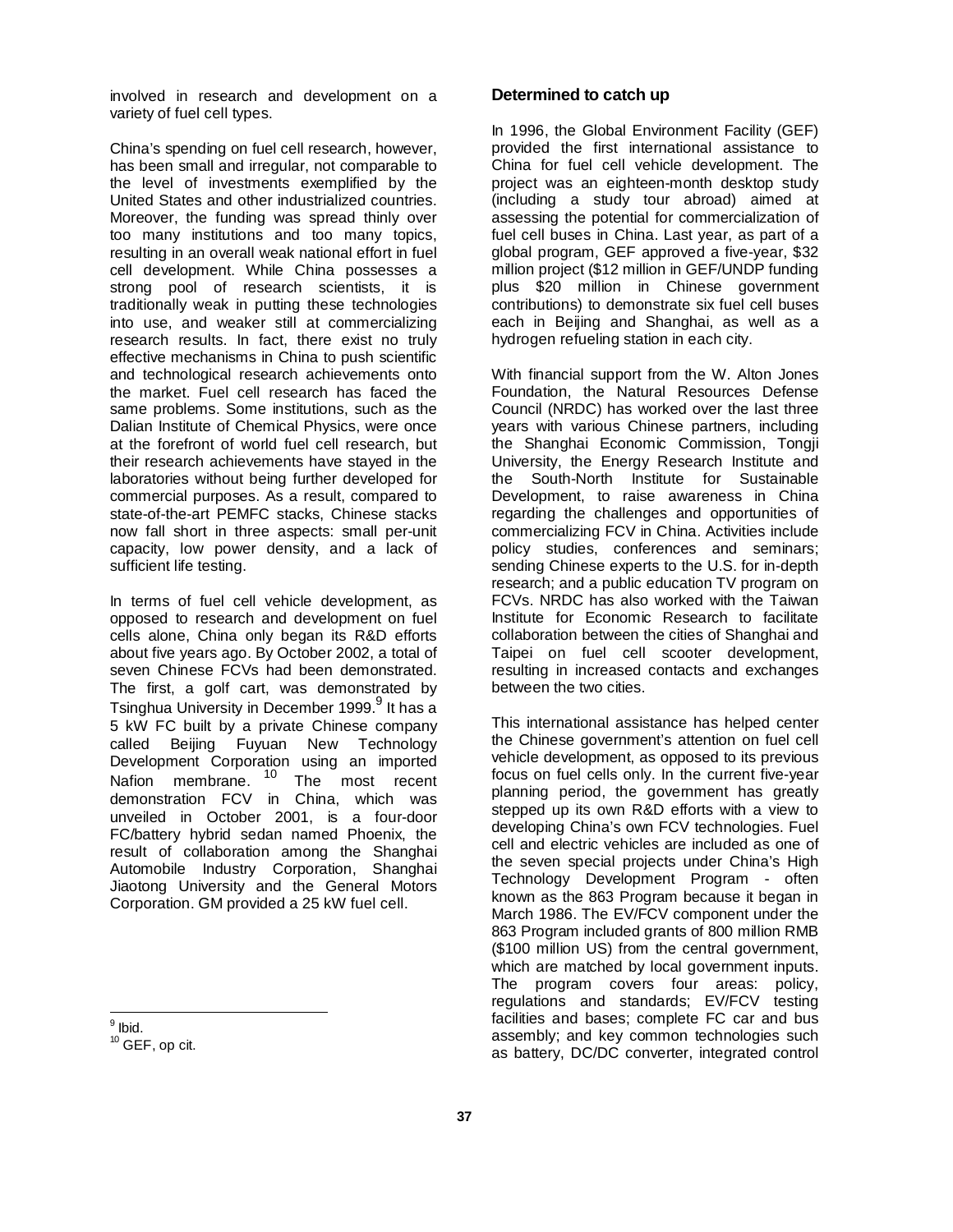system for multiple power sources, and FC and electric engines.

A high-profile target of the EV/FCV component under the 863 Program is the development of three prototype fuel cell cars and two FC buses by 2005. Shanghai Tongji University is leading the fuel cell car project and Tsinghua University in Beijing is leading the bus project. Cars must meet the following minimum requirements: a fuel cell stack net output of 50 kW; zero tailpipe emissions; an acceleration time from 0 to100 km/hr of no more than 20 seconds; a maximum speed of at least 120 km/hr; the ability to climb a slope of at least 20 percent; a refueling range of at least 200 km; and fuel economy equivalent or better to that of a comparable gasoline car.

For buses, the minimum standards are: a fuel cell stack net output of about 150 kW; near-zero tailpipe emissions; an acceleration time from 0 to 50 km/hr of no more than 40 seconds; a maximum speed of at least 80 km/hr; the ability to climb a slope of at least 20 percent; a refueling range of at least 200 km; and fuel economy equivalent or better than that of a comparable gasoline car.

Four Chinese FC technology companies have emerged over the past few years, including the Dalian Sunrise Power Company, the Beijing Fuyuan Century Fuel Cell Power, Ltd., the Beijing Green Power Company, and the Shanghai Shen-Li High Tech Co. Ltd. The Dalian Power Company is backed by the Dalian Institute of Chemical Physics, while Green Power has teamed up with Tsinghua University. Beijing Fuyuan is a private company, and Shanghai Shen-Li collaborates with the Shanghai Institute of Organic Chemistry. All four of these companies are involved in the 863 Program's FCV projects.

In addition to the 863 R&D Program, the 973 Program, a national basic science research program, is also supporting fuel cell research during the current five-year period. One project of the 973 Program, which is budgeted at 30 million RMB (\$3.75 million), is researching the mechanisms related to new hydrogen absorption materials, new fuel cell catalysts, and fuel cell membrane material.

## **Latest Developments**

The second phase of the FCV project under the 863 Program is expected to commence in the summer of 2003. Like the earlier grants, new funding for the second phase (about 150 million RMB) will go toward promoting the development of fuel cell cars and buses. The majority of the funding will be divided among FC engine developers Shanghai Shen-Li and Dalian Sunrise Power, along with Tongji University and Tsinghua University.

Under the new funding, Shen-Li and Dalian Sunrise will develop hydrogen-based engine prototypes for vehicles to be developed and assembled by Tsinghua University and the Shanghai FCV Powertrain Co. Ltd., which is affiliated with Tongji. Shanghai FCV Powertrain Co. is expected to produce 5-7 prototype FC passenger sedans in 2003-04 using engines of either 30 kW or 40 kW capacities. Tsinghua is expected to use 80kW engines to develop prototype buses. Powertrain and Tsinghua will develop EV/FCV testing facilities, complete FC car and bus assemblies, DC/Dc converters, motor and battery testing, and vehicle structural analyses. Four smaller-scale manufacturing companies will also receive grants to produce other required parts. China hopes that these efforts will lead to demonstration of FC cars in 2005 and FC buses in 2008.

To achieve FCV commercialization, China is also studying the development of an appropriate hydrogen infrastructure system. Some scientists admit that many crucial issues remain to be closely examined and tackled. Key among these issues is hydrogen storage, although transportation and refueling issues, engine reliability and durability, and motor drive techniques are also critical. Many in China feel that the production and supply of hydrogen fuel will not be as difficult an issue because of the country's vast and flexible fuel sources. In Shanghai alone, four chemical companies have been producing enough hydrogen as an unneeded industrial byproduct to meet at least the near-term consumer needs of Shanghai and its environs.

The 863 Program has not focused on the development of fuel cell two-wheelers. Despite the lack of central government support, there have been some efforts to promote awareness that fuel cell scooters are an environmentally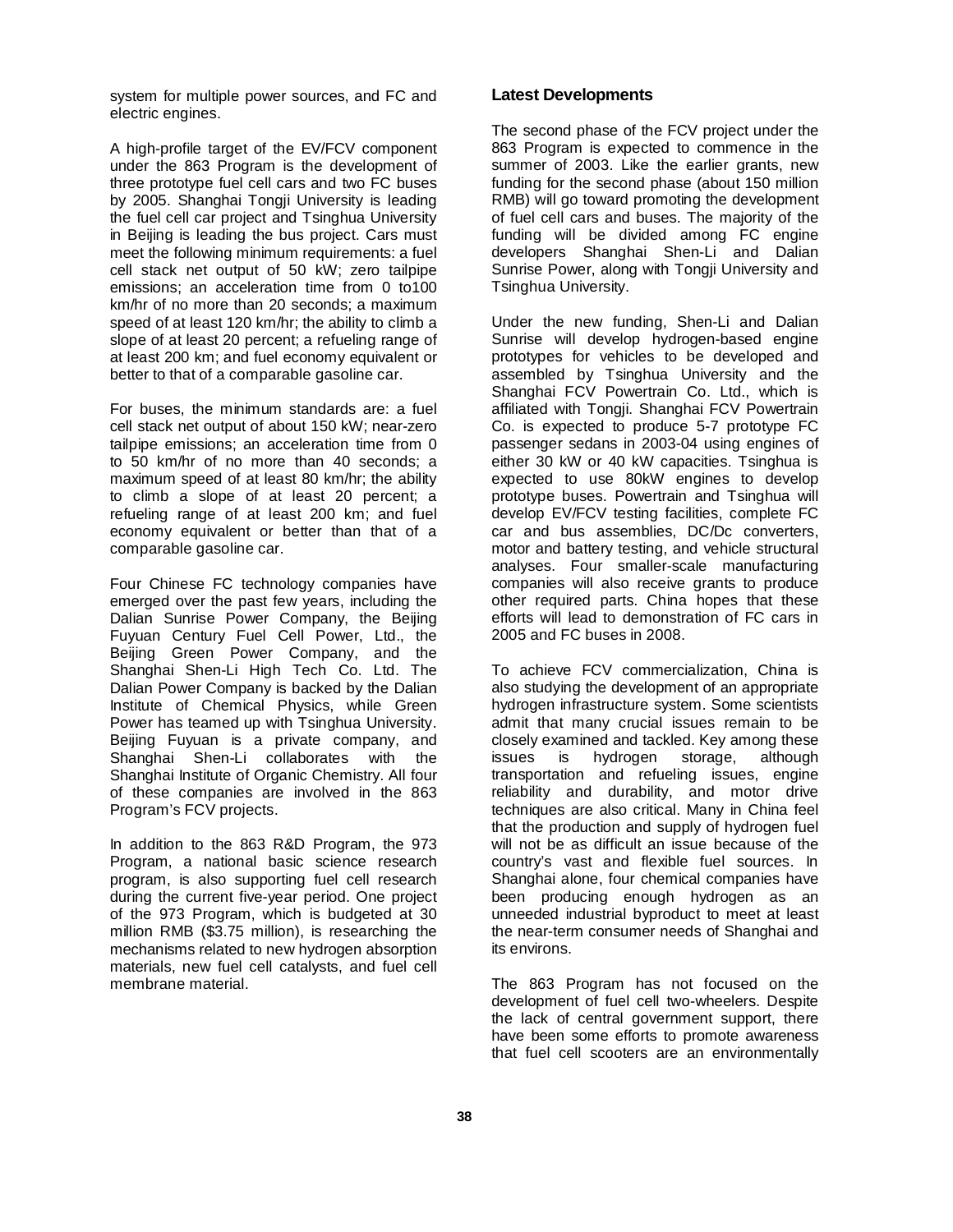sound solution to the transportation need of China's emerging urbanized middle class. In February 2003, Canada's Palcan Fuel Cells Ltd. signed an agreement with four Shanghai companies for the assembly of several prototype fuel cell two-wheelers. The agreement calls for Palcan to supply five fuel cell stacks of 200W and 1kW capacities, and for the Chinese partners to develop five two-wheelers, including e-bikes, mopeds and handicapped wheelchairs.

### **Some Suggestions**

The major research and development programs described above clearly reflect the government's determination to develop China's own FCV technologies. Will these R&D efforts be enough to help China catch up to the frontrunners in FCV development? While China is speeding up, so are the developed countries and multinational automakers, many of which have already reached the FCV pre-commercialization stage. With a large pool of fuel cell scientists, and strong engineering and manufacturing capabilities compared to most other developing countries, China possesses the necessary conditions to make the leap to becoming a center of excellence for FCV development and commercialization. The key issue is choosing the right approach.

We believe that while intensified R&D efforts will certainly move China forward in the FCV field, it may be too late to concentrate on R&D alone. China will not be able to immediately invest as much money as developed countries have poured into FCV R&D over the last several decades, and technological advancement does not come overnight. China's current R&D efforts should constitute only one dimension of an overall national strategy that aims to strengthen the Chinese auto industry's position in the new FC technology age, and to commercialize affordable and durable FCVs for Chinese citizens. Other key elements of China's strategy should be the development of financial incentive policies for manufacturers and consumers; establishment of codes and standards; public awareness and education programs; and national, regional and international cooperative efforts. We focus here on government incentive policies only.

First, the development and commercialization of FCVs cannot rely only on government funding (including that of local authorities) and governmental administrative arrangements. The participation and initiative of the automobile, energy and chemical industries are essential, and these industries must be able to sense enough future profit in the FCV market to choose to invest now. Potential profits cannot be too distant or the economics of committing present resources will not work for profit-seeking companies. Since FCVs will bring about fundamental changes in the current hydrocarbon-based energy system, and since its advantages extend beyond the purely economic, FCVs will not automatically appeal to private enterprise. Therefore, the government needs to develop incentive policies early on to motivate enterprises to join in R&D and demonstration efforts. Incentive policies might include tax breaks and subsidies for businesses developing and commercially demonstrating FCVs, a sizable and profitable government procurement plan for FCVs with open bidding, and rebates for consumers who buy FCVs. Such incentives will not have a significant impact on current government budgets, yet can mobilize the needed initiatives from the private/industrial sector. The key is not to wait until the research begins to bear fruit to start considering next steps.

Second, commercial demonstration is indispensable for FCV market development and requires the government's strong leadership. Leadership, however, should not be interpreted as the government running the show. Auto companies should take center stage, as they have both the engineering management knowhow and the after-sales service capabilities needed for step-by-step commercial demonstrations of FCV fleets. Research institutions, universities and fuel cell technology companies are not well suited to lead commercial demonstrations. Governmental leadership should take the form of devising policy incentives and helping create demand for FCV products, such as government procurement and official use of FCVs at special events (i.e. Olympics 2008, World Expo 2010).

Third, R&D and technology imports are not the only ways to acquire new technology. China can also obtain FCV technologies through venture capital investment in foreign technology companies. Since FCV technologies are not yet fully developed and FCVs hold a huge market potential, China has an opportunity to spend relatively little money now in order to own a